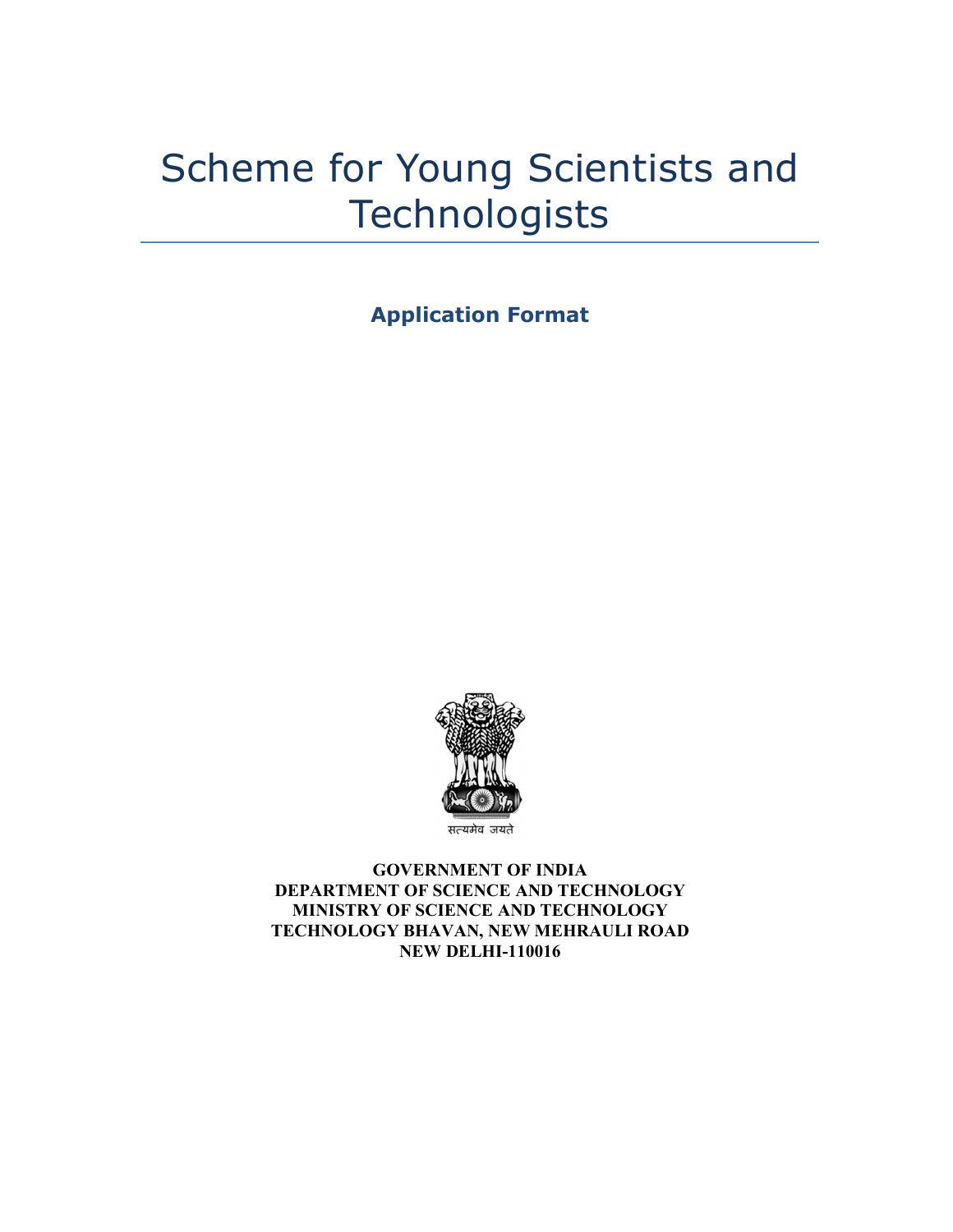# **FORMAT-1**

## **Segment A (Personal Information)**

- **1. Name of the Principal Investigator:**
- **2. Address of the Host/Parent Institute:**
- **3. Date of Birth:**
- **4. Sex:**
- **5. Category (Please tick appropriately): SC/ST/PH/OBC/General:**
- **6. Telephone No.:**
- **7. Mobile No.:**
- **8. E.mail Address:**
- **9. Present Position:**

## **10. Please tick the broad area of application:**

Engineering/Health and Nutrition/Agriculture and related activities/Any other

# **11. Qualification:**

| S.             | <b>Degree</b>          | <b>Institute/University</b> | <b>Year of</b> | <b>Subject</b> | Percentage |
|----------------|------------------------|-----------------------------|----------------|----------------|------------|
| N <sub>0</sub> |                        |                             | Graduating     |                |            |
| 1.             | <b>Graduation</b>      |                             |                |                |            |
| 2.             | <b>Post Graduation</b> |                             |                |                |            |
| 3.             | PhD                    |                             |                |                |            |
|                | <b>Any Other</b>       |                             |                |                |            |

- **12. Professional Achievements Briefly:**
- **13. Publications:**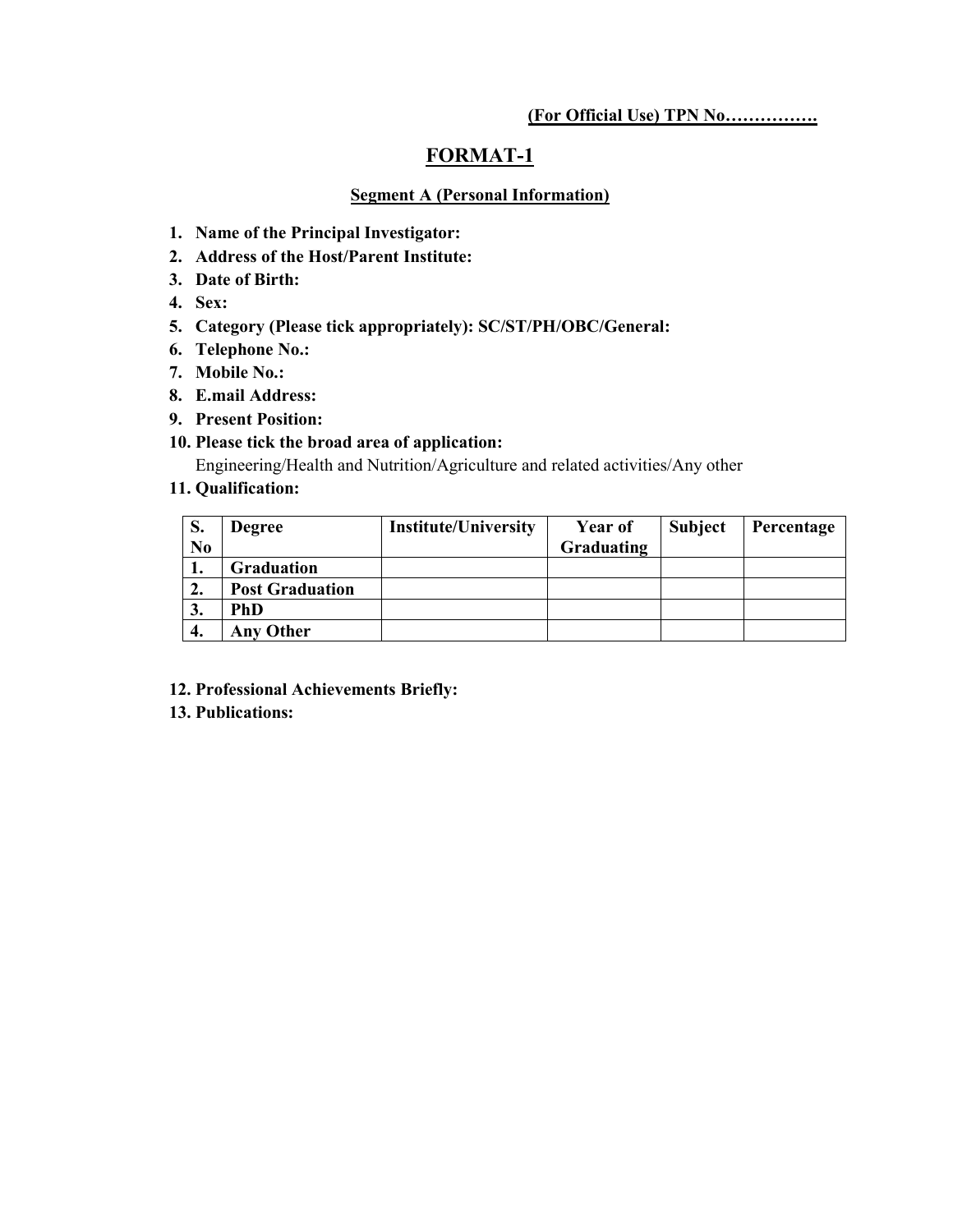# **Segment B: General Information**

- 1. Project Title (should be focused not exceeding 15 words):
- 2. i. Name of PI:

ii. Name of Co-PI:

- 3. Name of Organization & Address:
- 4. a. Type of organization:

Academic institution: Research organization: S&T Council: Other (please specify):

**5.** In case of Voluntary Organization/NGO kindly provide the details of projects that has been sanctioned by DST or by other central/state govt. deptt. or from foreign funding agencies in the past (up to 5 years)? If yes, provide details of completed and ongoing projects:

| <b>SN</b> | Title of the<br>project | File No. | Name<br>Division<br>funding agency<br>(DST/DBT) | of<br>of Date<br>and completion/<br>status | Amount<br>(Rs lakh) | final<br>Whether<br>UC/SE & project<br>completion<br>report has<br>been<br>submitted (if yes,<br>mention date) |
|-----------|-------------------------|----------|-------------------------------------------------|--------------------------------------------|---------------------|----------------------------------------------------------------------------------------------------------------|
|           |                         |          |                                                 |                                            |                     |                                                                                                                |
|           |                         |          |                                                 |                                            |                     |                                                                                                                |

- 6. a. Whether, your organization is receiving support from SEED, DST? \*Yes/No\*
	- b. If yes, indicate whether activities of the present proposal are covered under the approved activities of project support provided to your organization by SEED, DST?

| . .<br>.,            |  |  |
|----------------------|--|--|
| $\cdot \cdot$<br>11. |  |  |
| iii.                 |  |  |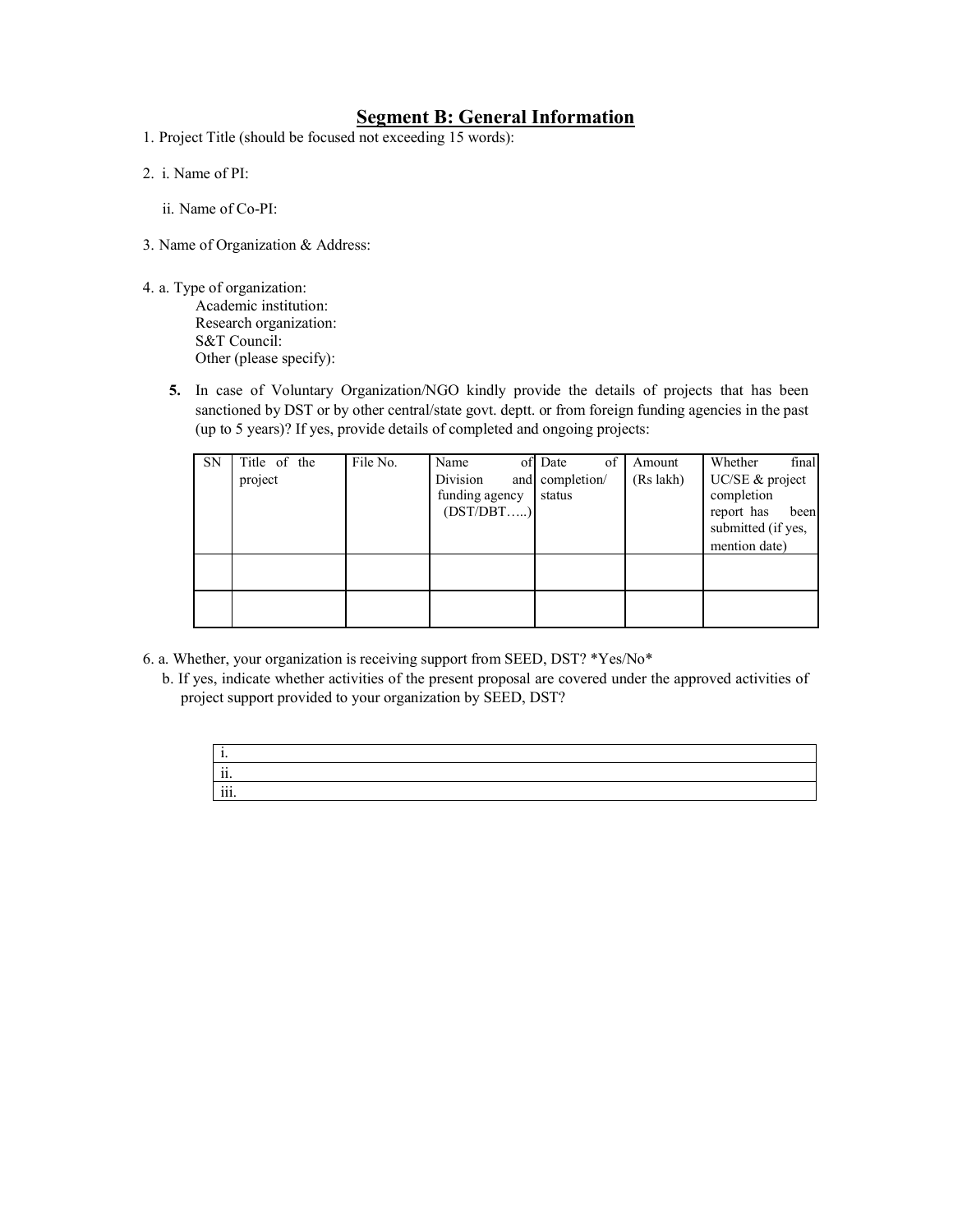- 7. Whether project activities require any clearance from relevant authorities in respect of any environmental/legal/ethical issues? Yes/No
- 8. Duration (months):
- 9. Cost (Rs. in Lakhs): Recurring  $\qquad$ ; Non-recurring
- 10. Whether the organization has been registered under PFMS? Yes/No
- 11. Please provide the unique identification code under PFMS:
	- (i) UNIQUE Identification Code Under DARPAN Portal of Niti Aayog (For Voluntary Organization):
	- (ii) Name of Account Holder:
	- (iii) Name of the Bank:
	- (iv) Saving Account No. Only:
	- (v) IFSC Code:
	- (vi) MICR Code:

\*\*\*\*\*\*\*\*\*\*\*\*\*\*\*\*\*\*\*\*\*\*\*\*\*\*\*\*\*\*\*\*\*\*\*\*\*\*\*\*\*\*\*\*\*\*\*\*\*\*\*\*\*\*\*\*\*\*\*\*\*\*\*\*\*\*\*\*\*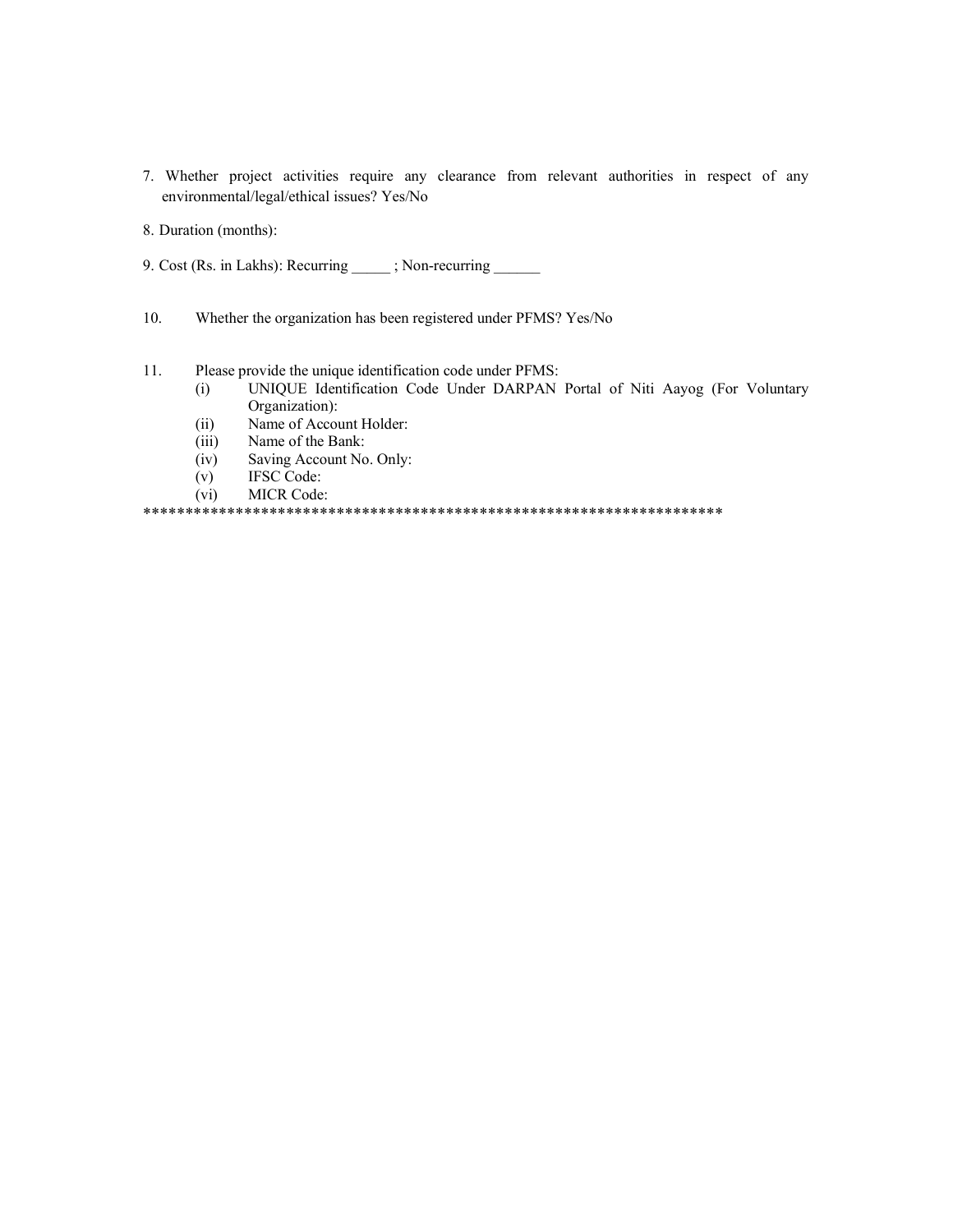# **Segment C- Technical Details**

- 1. **Title** (Short & Focused not exceeding 15 words) :
- 2. I. **Statement of the problem** (200 words)

i. State the main problem you seek to address: ii. Who has this problem, where does it occur? iii. How did you come to know of this, did the people who have problem approach you or you visualized it yourself? iv. Why is it important to solve it?

#### II. **Technology gaps & Suggested solution** (150 words):

(Describe how the proposal will lead to a novel and effective solution, **based on a scientifically and technically sound concept** and keeping in view the user needs and local availability of resources) i. Outline your idea or solution you plan to develop:

ii Did you think up the technological solution within your team or was it thought up in consultation with others (who):

- 3. **Review of Status**  (100 words): Are you aware of any other initiative related to proposed activities to solve this problem? What were the outcomes?
- 4. **References**:
- 5. **Proposed Objectives** (Only 4-5 focused that can be observed, measured or clearly assessable**):**

| . .                  |  |  |
|----------------------|--|--|
| $\cdot \cdot$<br>11. |  |  |
| iii.                 |  |  |

#### 5. **Methodology** (100 words):

(Describe how the project will address the societal challenges in a sustainable way. Also explain how, and in what way, the project will contribute to the advancement of knowledge in the subject/topic. Support with defined steps/relevant process details, e.g. flow chart, model, survey procedures, protocols, engineering design/schematic/layout plan - as applicable to achieve the stated objectives)

6. **Work Plan** (150 words - Please also provide activities schedule – Pert Diagram):

i. **Phase wise work plan of action with time line and deliverables in tabular form (**Describe how the proposal includes a plan for pilot application or trial in a realistic user environment of the technology/product, where the expected impacts to meet end user needs may be demonstrated to the fullest feasible extent).

ii. **Technology Selection** (State the criteria used for selection of technology for addressing key problem(s) and the assessment of available technologies related to the project)

iii. **Technology Development/Adoption/Modification/Capacity Buiding** – as applicable (Provide information on the new R&D/adapted R & D to be carried out for technology development/adoption/ modification and brief description of the technology or training package(s) to be used. Information should be provided on the scale of operation, minimum economic viable scale, estimated cost and likely benefits of the proposed technological intervention):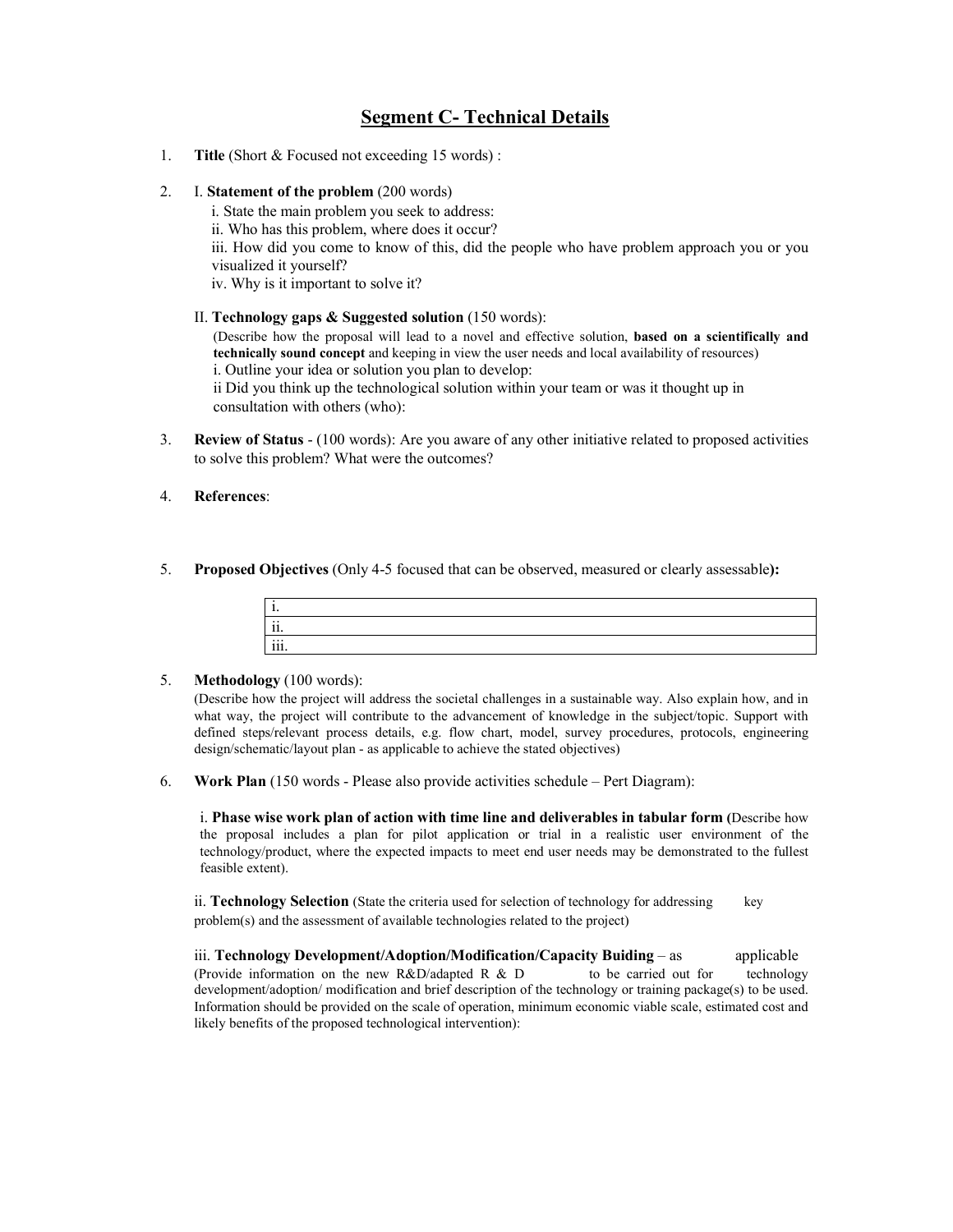iv. Institutions/places where detailed lab/field testing or experiments will be carried out:

#### v. **Source of Technology**:

| $\cdots$<br>Source                              | Name of agency/institution/individual expert |
|-------------------------------------------------|----------------------------------------------|
| Generated in-house by staff                     |                                              |
| Generated in-house by employing outside experts |                                              |
| Borrowed from an outside institution/expert     |                                              |
| Modification of technology/know-how being       |                                              |
| used by the beneficiaries                       |                                              |
| Any other (please specify):                     |                                              |

#### vi. **Mechanisms for Beneficiaries mobilization & Involvement:**

(Please indicate how mobilization & participation of beneficiaries in the project work will be ensured)

Formation of new SHGs/technology user group or beneficiaries' group for project implementation Involvement of existing SHGs Through demonstration of usefulness of technology or training package Involvement of beneficiaries through formation of enterprises Provision of certificates for participation/proficiency for beneficiaries Involvement of the beneficiaries as trainers and/or trainees Financial contribution by beneficiaries in project execution Material contribution (tools/raw material, labour, etc.) by beneficiaries in project execution handholding through local panchayats/welfare organizations Any others (please specify):

#### 7. **Environmental, Legal and Ethical Issues:**

(Explain any environmental, legal and ethical compliance issues. Please mention how these will be addressed & enclose clearance certificate from concerned authorities if required)

8. **Deliverables** (the list below must correspond with and be derived from  $# 4, # 5 \& # 6$ . Please also indicate affordability of deliverables to the target beneficiaries):

| <b>Deliverable</b>                             | Mark $\sqrt$ | <b>Brief description</b> |
|------------------------------------------------|--------------|--------------------------|
| Product development/adaptation                 |              |                          |
| Process development/adaptation                 |              |                          |
| Technology package for development of the      |              |                          |
| project area                                   |              |                          |
| Technology capability development, training &  |              |                          |
| documentation (e.g. reports, papers, articles, |              |                          |
| technology manuals, patents)                   |              |                          |
| Scientific knowledge and/or data generation    |              |                          |
| leading to technology development in future    |              |                          |
| Other (Please specify)                         |              |                          |

#### 9. **Estimated Benefits** (100 words):

| Benefit                    | Mark $\sqrt{}$ | <b>Brief description</b> |
|----------------------------|----------------|--------------------------|
| (Cost-benefit<br>Economic  |                |                          |
| analysis)                  |                |                          |
| Employment generation      |                |                          |
| Social                     |                |                          |
| Environmental<br>including |                |                          |
| potential for CDM benefits |                |                          |
| Others (Please specify)    |                |                          |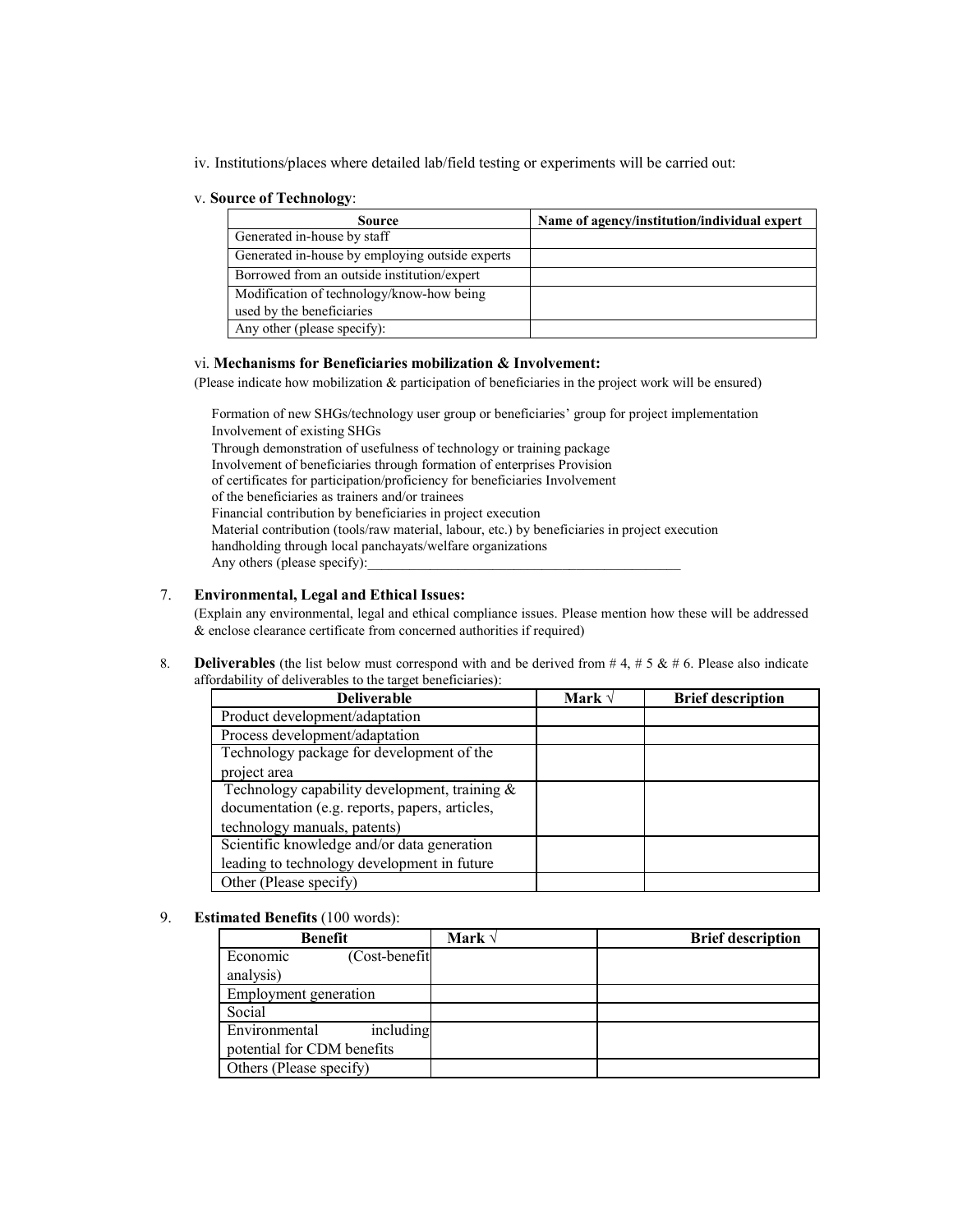Note: Please also comments on the possible benefit sharing mechanism of project outcome by different stakeholders.

- 10. Self- sustainability of the project after SEED's project support is over (30 words):
- 11. Possibility of replication of project in similar areas (after the proposed technological solution is proven, how it will be distributed? Involving state govt. for large scale technology dissemination or via market or any other means - any entrepreneur or business person involved in the work in any manner?):
- 12. Suggest measurable indicators (**10-12 tangible as well as non-tangible along with means of verification)** for monitoring effectiveness of project interventions in respect to the stated objectives and deliverables. The indices you choose must permit objective measurement and determination *visà-vis* time line during project cycle comparing with base line data/control-list in the table is only indicative:

| S. No.         | Indicators (as applicable)                                                           |
|----------------|--------------------------------------------------------------------------------------|
|                | Increase in crop production                                                          |
| $\overline{2}$ | Increase in land productivity                                                        |
| 3              | Change in land use pattern                                                           |
| $\overline{4}$ | Increase in irrigated area and/or drinking water coverage                            |
| 5              | Increase in family income                                                            |
| 6              | Increased availability of resources (natural and/or physical) and assets             |
|                | No. of beneficiaries using facilities created under the project                      |
| 8              | Increase in livelihood/employment opportunities                                      |
| 9              | Diversification of livelihood activities with description                            |
| 10             | Improved linkages with banking/financing institutions                                |
| 11             | Improved linkages with Distt. authorities/State Govt/ PRIs                           |
| 12             | No. of SHGs/technology user groups/cooperatives and/or enterprises formed            |
| 13             | Improved linkages with market/enterprises                                            |
| 14             | Improved health of beneficiaries/sanitation/Less drudgery in work                    |
| 15             | Improved access to energy sources                                                    |
| 16             | No. of skilled/non skilled workers trained                                           |
| 17             | No. of new technologies/products/processes/ services developed/adapted               |
| 18             | Adoption of newly developed product indicated by number of adopters                  |
| 19             | No. of organizations motivated and mobilized for replication of project achievements |
| 20             | No. of publications produced (Title, Journal, issue, yr.)                            |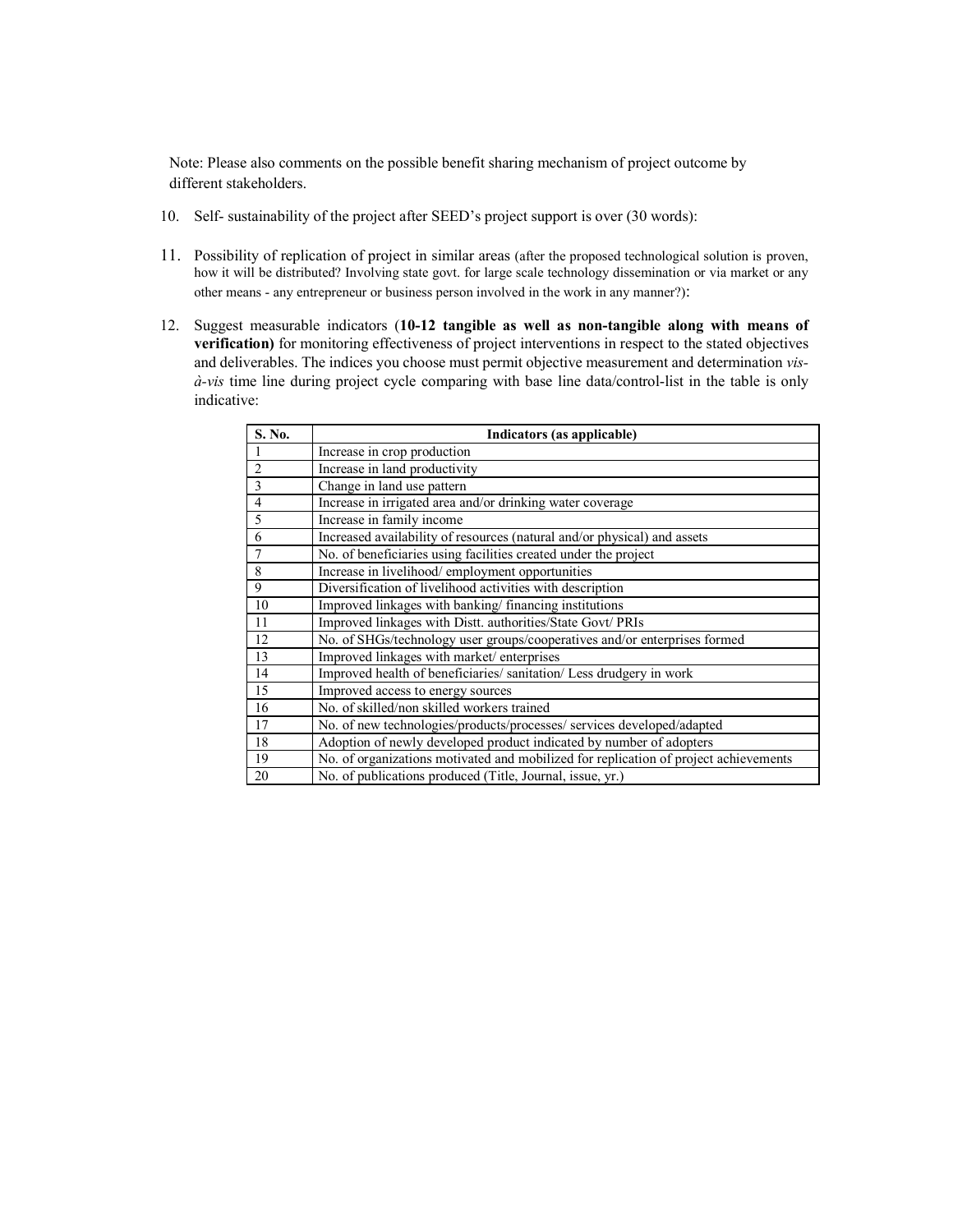# **Segment D: Budget Details**

#### **BUDGET ESTIMATES: SUMMARY**

| Sl.No. | <b>Budget</b><br>Item                |          |          |          |              |
|--------|--------------------------------------|----------|----------|----------|--------------|
|        |                                      | $1st$ Yr | $2nd$ Yr | $3rd$ Yr | <b>Total</b> |
| A      | Recurring                            |          |          |          |              |
|        | 1. Manpower                          |          |          |          |              |
|        | 2. Consumables                       |          |          |          |              |
|        | 3. Travel                            |          |          |          |              |
|        | 4. Demo/Training programmes (if      |          |          |          |              |
|        | applicable)                          |          |          |          |              |
|        | 5. Contingencies/Other costs         |          |          |          |              |
|        | 6. Institutional Overheads*          |          |          |          |              |
| B      | <b>Non-Recurring</b>                 |          |          |          |              |
|        | Permanent equipment                  |          |          |          |              |
|        | Construction of work shed/structures |          |          |          |              |
|        | Fabrication of prototype equipment   |          |          |          |              |
|        | Grand Total (A+B)                    |          |          |          |              |

2. Financial Year : April to March<br>3. It is essential to provide brief &

It is essential to provide brief  $\&$  adequate justification for each item of expenditure.

#### **A. Recurring:**

#### **1. BUDGET FOR MANPOWER**

| <b>S.No.</b> | <b>Designation</b> | No. | Qualification<br>experience | <b>Monthly</b><br>emolument<br>(Rs) | <b>Budget</b> (Rs. in lakhs) |                                           |  |  |
|--------------|--------------------|-----|-----------------------------|-------------------------------------|------------------------------|-------------------------------------------|--|--|
|              |                    |     |                             |                                     | $1^{st}$ Vr                  | $\sqrt{2^{nd} Yr} \sqrt{3^{rd} Yr}$ Total |  |  |
|              |                    |     |                             |                                     |                              |                                           |  |  |

#### **2. BUDGET FOR CONSUMABLES\***

| S.No. | Description of consumable $\int Qtv/Yr$ | <b>Budget</b> (Rs. in lakhs) |                   |  |       |
|-------|-----------------------------------------|------------------------------|-------------------|--|-------|
|       |                                         | 1 st $V_{\rm m}$             | $2nd$ Yr $3rd$ Yr |  | Total |
|       |                                         |                              |                   |  |       |

\* Includes items like chemicals, glasswares, supplies, seed, pesticides, fertilizers, raw materials for fabrication, stationery, etc.

#### **3. BUDGET FOR TRAVEL**

| S.No. | <b>Purpose</b>      | <b>Budget</b> (Rs. in lakhs) |                        |                                 |              |
|-------|---------------------|------------------------------|------------------------|---------------------------------|--------------|
|       |                     | 1 <sup>81</sup> V.,          | $2^{n}$ V <sub>r</sub> | $\frac{1}{3}$ and $\frac{1}{3}$ | <b>Total</b> |
|       | Project logistics   |                              |                        |                                 |              |
|       | Field activities    |                              |                        |                                 |              |
|       | DST review meetings |                              |                        |                                 |              |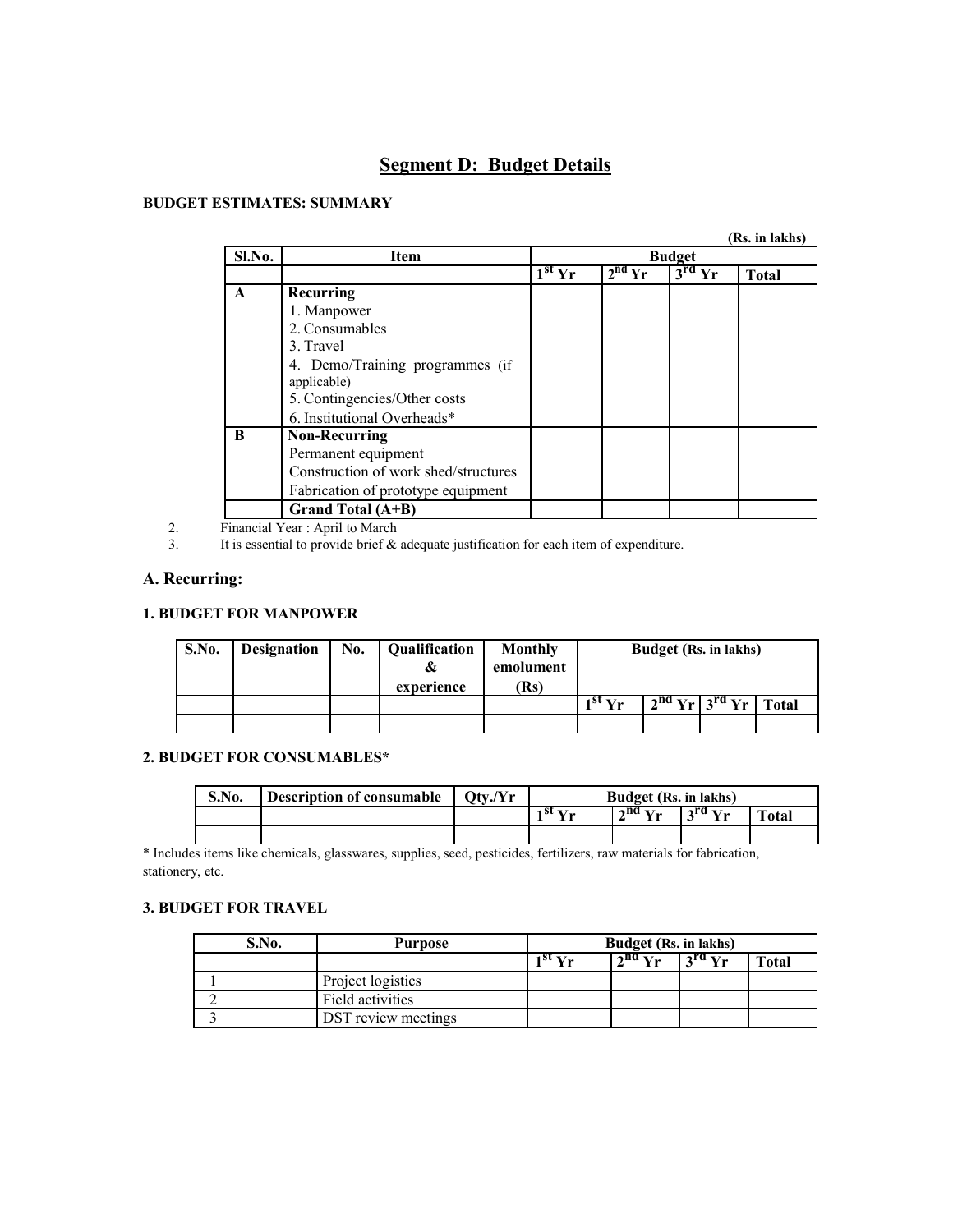- i. International travel is not permitted from travel budget.
- ii. The project personnel shall exercise utmost austerity while traveling.
- iii. Please provide detailed justification for budget proposed under first two headings.

#### **4. FIELD TESTING/DEMO/TRAININGS\***

| S.No. | <b>Description of field</b><br>testing/demos /trainings | No/Yr | <b>Budget</b> (Rs. in lakhs) |                                |          |              |
|-------|---------------------------------------------------------|-------|------------------------------|--------------------------------|----------|--------------|
|       |                                                         |       | 1st $\mathbf{v}_r$           | $\frac{1}{2}$ <sup>nd</sup> Yr | $3rd$ Yr | <b>Total</b> |
|       |                                                         |       |                              |                                |          |              |

\* Include material for technology field testing/demo, training manuals, training expenses for beneficiaries. **Note:** For training give details about the subject of training(s), no. of beneficiaries/training, duration of training days, cost /training).

#### **5. BUDGET FOR CONTINGENCIES\***

| S.No. | Item | Otv./Yr | <b>Budget</b> (Rs. in lakhs) |                           |                                            |              |
|-------|------|---------|------------------------------|---------------------------|--------------------------------------------|--------------|
|       |      |         | $-1$ st $\mathbf{v}$ .       | $2^{nd}$ $\overline{V}$ . | $\frac{1}{2}$ rd $\overline{\mathbf{V}}$ . | <b>Total</b> |
|       |      |         |                              |                           |                                            |              |

\* Includes items like computer time, secretarial assistance, documentation, cost of technology transfers/acquisitions (intellectual fees), lab/field trials, maintenance/servicing of equipment, incidental expenses, etc.

#### **B. Non-Recurring**:

#### **BUDGET FOR PERMANENT EQUIPMENT/WORKSHED/STRUCTURES**

| <b>S.No.</b> | <b>Equipment/Item details</b> | Qty | Budget<br>(Rs. in lakhs) |
|--------------|-------------------------------|-----|--------------------------|
|              |                               |     |                          |
|              |                               |     |                          |
|              |                               |     |                          |
|              |                               |     |                          |

i. Include installation charges, transport, taxes/duties/levies, etc. Please try to avail tax/duty exemptions as applicable to your institution/organization.

ii. Budgetary quotations will be required for permanent equipment (estimates, if the equipment is to be fabricated locally for prototype testing etc) and other items under non-recurring head, once project is approved for financial support.

iii. Drawings/layouts, etc. prepared by authorized professionals/agencies should be submitted for proposed work shed/structures, if applicable, and supported by documents showing availability of required land along with consent letter from the owner (Panchayat/individual/Govt./etc.).

iv. Proper record should be maintained for the items procured under this Head.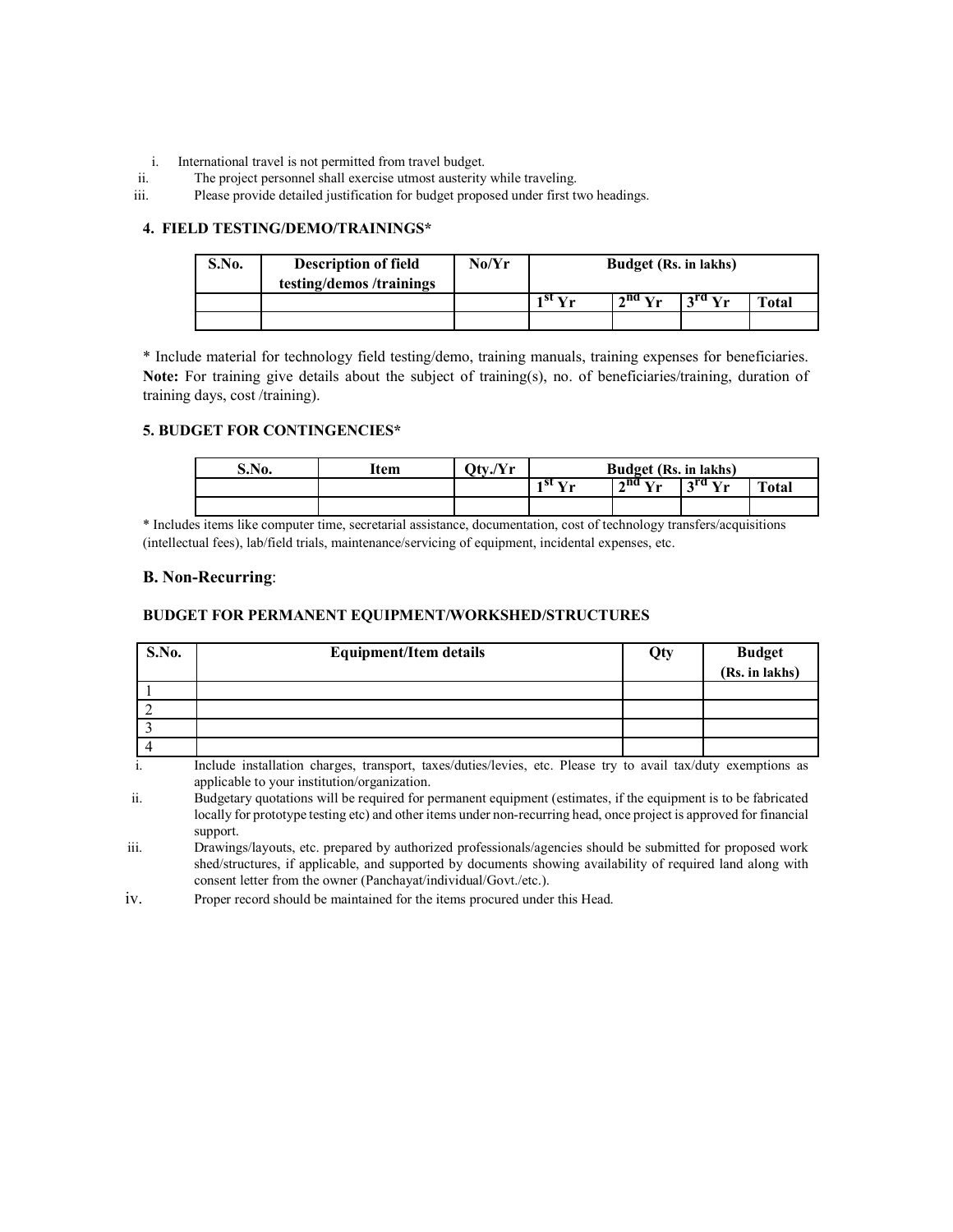### **Annexure-I**

## **ENDORSEMENT FROM THE HEAD OF INSTITUTION (TO BE GIVEN ON LETTER HEAD)**

\_\_\_\_\_\_\_\_\_\_\_\_\_\_\_\_\_\_\_\_\_\_\_\_\_\_\_\_\_\_\_\_\_\_\_\_\_\_\_\_\_\_\_\_\_\_\_\_\_\_\_\_\_\_\_\_\_\_\_\_\_\_\_\_\_\_\_\_\_

PROJECT TITLE:

- 1. Certified that the Institute welcomes participation of Dr./Shri/Smt./Km. as the Principal Investigator and Dr./Shri/Smt./Km. \_\_\_\_\_\_\_\_\_\_\_\_\_\_\_\_\_\_\_\_\_\_\_\_\_\_\_\_\_\_\_\_\_\_\_\_\_\_\_\_\_\_\_\_\_\_\_\_\_\_\_\_\_ as the Co-Investigator for the project and that in the unforeseen event of discontinuance by the Principal Investigator, the Co-Investigator will assume the responsibility for the fruitful completion of the project (after obtaining consent in advance from DST).
- 2. Certified that the equipment, other basic facilities and such other administrative facilities as per terms and conditions of the grant, will be extended to investigator (s) throughout the duration of the project.
- 3. Institute assures financial and other managerial responsibilities of the project.
- 4. Certified that the organization has never been blacklisted by any department of the State Government or Central Government.

Name and Signature of Head of Institution

Date: ………………

Place:………………

#### REMARKS

In regard to research proposals emanating from scientific institutions/laboratories under various scientific departments the Head of the institution is required to provide a justification indicating clearly whether the research proposals falls in line with the normal research activities of the institution or not and if not, the scientific reasons which merit its consideration by DST.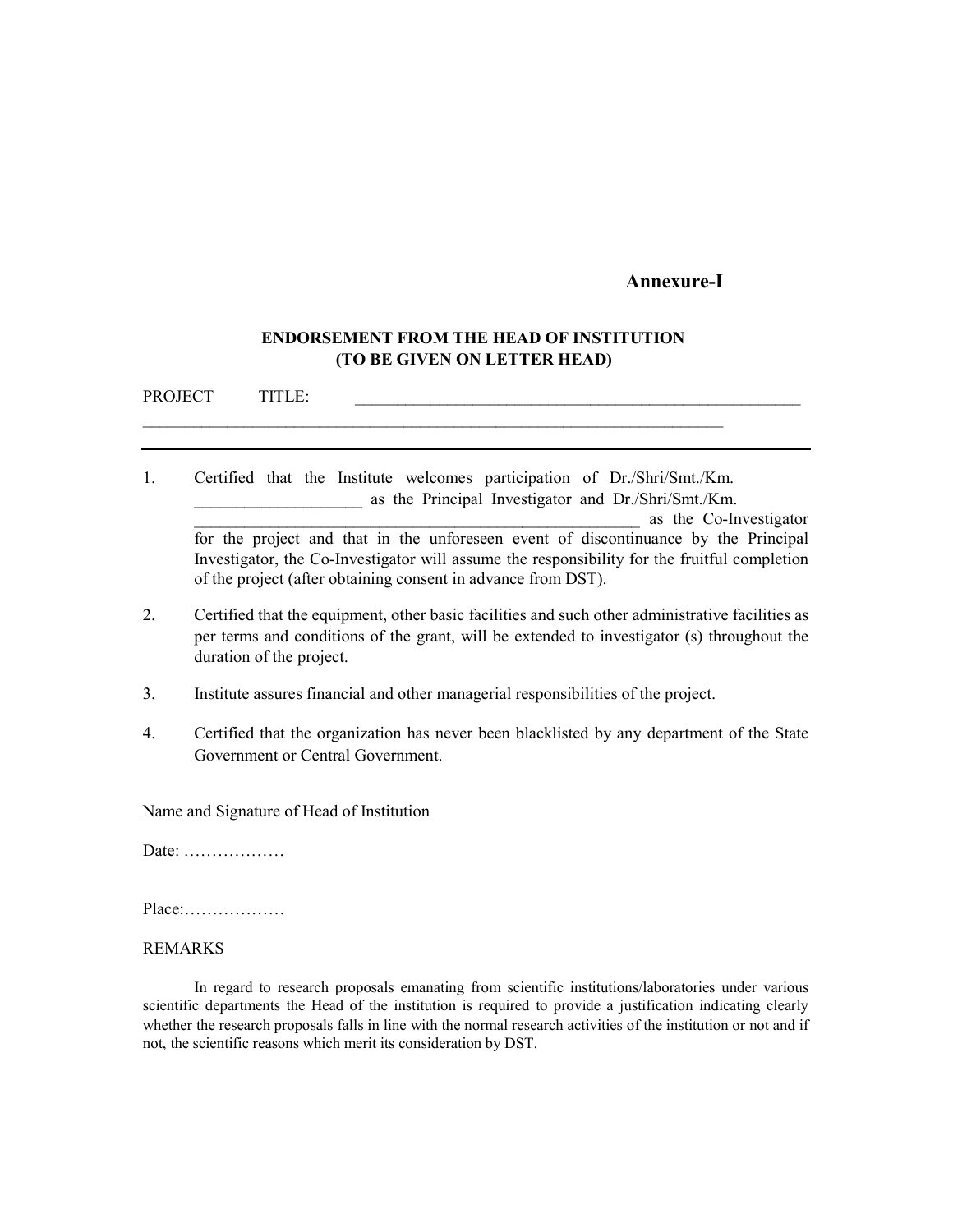#### **Annexure-II**

# **CERTIFICATE FROM THE INVESTIGATOR**

# PROJECT TITLE: \_\_\_\_\_\_\_\_\_\_\_\_\_\_\_\_\_\_\_\_\_\_\_\_\_\_\_\_\_\_\_\_\_\_\_\_\_\_\_\_\_\_\_\_\_\_\_\_\_\_\_\_\_

1. We agree to abide by the terms and conditions of the DST grant.

\_\_\_\_\_\_\_\_\_\_\_\_\_\_\_\_\_\_\_\_\_\_\_\_\_\_\_\_\_\_\_\_\_\_\_\_\_\_\_\_\_\_\_\_\_\_\_\_\_\_\_\_\_\_\_\_\_\_\_\_

- 2. We did not submit this or a similar project proposal elsewhere for financial support.
- 3. We have explored and ensured that equipment and basic facilities will actually be available as and when required for the purpose of the project. We shall not request financial support under this project, for procurement of these items.
- 4. We undertake that spare time on permanent equipment will be made available to other users.
- 5. We have enclosed the following materials:

# ITEMS NUMBER OF COPIES (a) Endorsement from the Head of One the Institution (on letter head) (b) Copies of the proposals 3 (c) Registration certificate, Memorandum One of association, rules and regulations of the institution, Audited Balance Sheet and annual report of previous three years (in case of Voluntary Organization).

| Date: $\dots\dots\dots\dots\dots\dots\dots$ | Name & Signature of    | Name & Signature      |  |  |
|---------------------------------------------|------------------------|-----------------------|--|--|
|                                             | Principal Investigator | of Co-Investigator(s) |  |  |
| $Place: \ldots \ldots \ldots \ldots \ldots$ |                        |                       |  |  |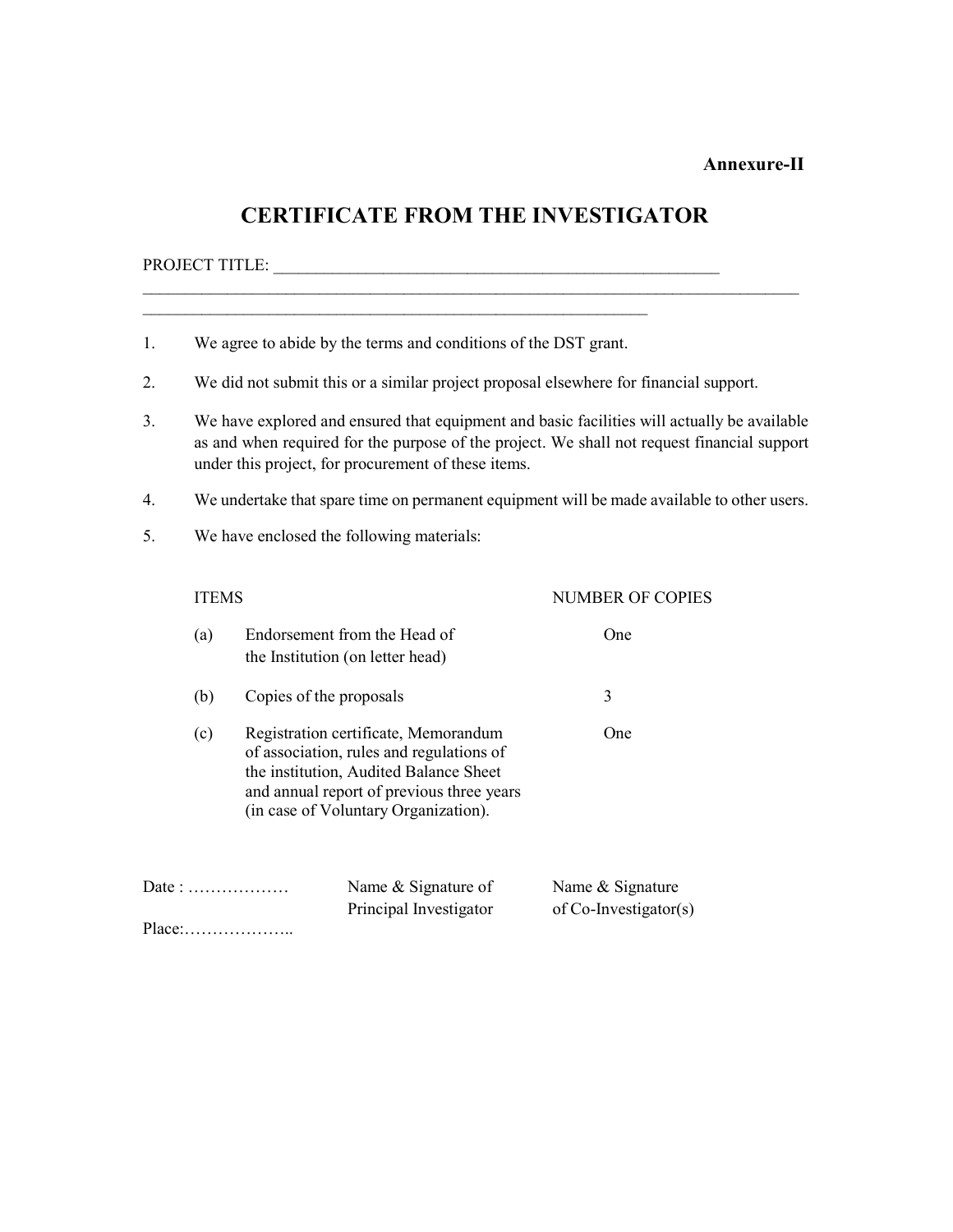# **Annexure-III**

# **PROFORMA FOR BIODATA OF INVESTIGATORS (P.I. & CO-I.)**

|         |                                                            | <b>From to</b>                                                             |    |                          |                                                                                             |  |  |
|---------|------------------------------------------------------------|----------------------------------------------------------------------------|----|--------------------------|---------------------------------------------------------------------------------------------|--|--|
| Sl. No. | <b>Title of Project</b>                                    | <b>Duration</b>                                                            |    | <b>Total Cost</b>        | <b>Funding Agency</b>                                                                       |  |  |
| H. (1)  |                                                            | List of completed and on going projects                                    |    |                          |                                                                                             |  |  |
|         | <b>Books</b><br>Patents                                    | Research Papers, reports<br>Others (please specify)                        |    |                          | General articles                                                                            |  |  |
| G.      | Publication (Numbers only)                                 |                                                                            |    |                          |                                                                                             |  |  |
| F.      | Award/Prize/Certificate etc. won by the investigator:      |                                                                            |    |                          |                                                                                             |  |  |
|         | Professional career:                                       |                                                                            |    |                          |                                                                                             |  |  |
|         |                                                            | of specialization – Enclose copy of certificate of highest qualification): |    |                          | Academic career (From Graduation to highest qualification level indicating subject and area |  |  |
| Ε.      | Academic and professional career:                          |                                                                            |    |                          |                                                                                             |  |  |
| C.      | <b>Institution Address with</b><br>e mail ID and Mobile No |                                                                            | D. | Whether belongs to SC/ST |                                                                                             |  |  |
| Α.      | Name                                                       |                                                                            | B. | Date of Birth            |                                                                                             |  |  |

(2)List of projects submitted

| <b>Sl. No.</b> | Title of the project | <b>Name of Organization</b> | <b>Status</b> |  |
|----------------|----------------------|-----------------------------|---------------|--|
|----------------|----------------------|-----------------------------|---------------|--|